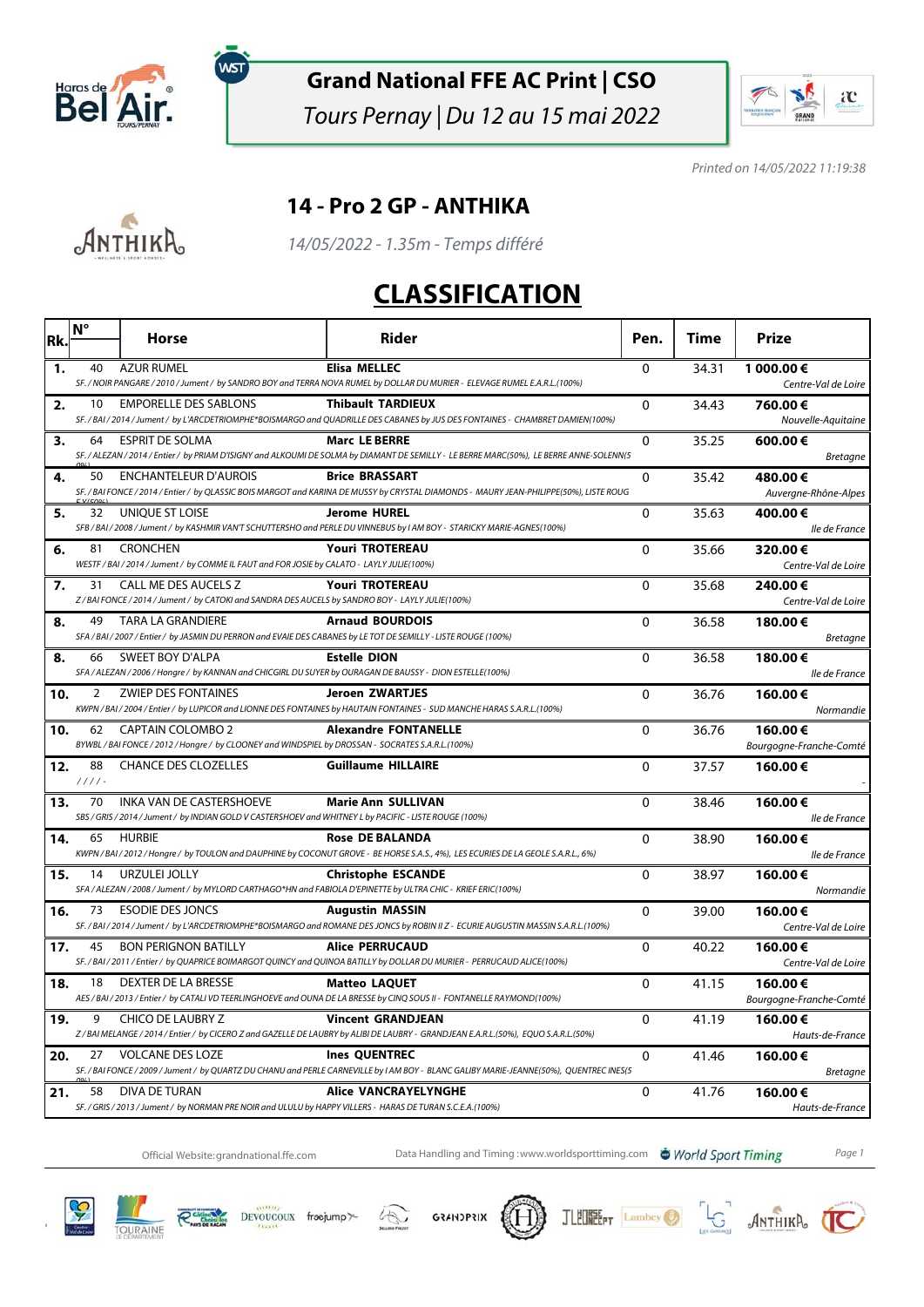## **CLASSIFICATION**

| Rk. | $N^{\circ}$    | Horse                                                                                                                                 | <b>Rider</b>                                                                                                                                                                                     | Pen.     | <b>Time</b> | <b>Prize</b>                         |
|-----|----------------|---------------------------------------------------------------------------------------------------------------------------------------|--------------------------------------------------------------------------------------------------------------------------------------------------------------------------------------------------|----------|-------------|--------------------------------------|
| 22. | 13             | <b>JERSIENA</b><br>KWPN / NOIR / 2014 / Jument / by I'M SPECIAL DE MUZE and TRESIENA by GOODTIMES - LEJAULT EMMA(100%)                | <b>Anouk KORT</b>                                                                                                                                                                                | 0        | 41.93       | 160.00€<br>Bourgogne-Franche-Comté   |
| 23. | 94             | <b>DIOR BIN SARAH</b><br>OES / BAI / 2008 / Hongre / - ALKHADHRAA OSAMAH(100%)                                                        | Joy NAJEM                                                                                                                                                                                        | $\Omega$ | 42.64       | 160.00€<br>Nouvelle-Aquitaine        |
| 24. | 77             | ARGELES DU BREUIL<br>SF./ALEZAN/2010/Hongre/ by JARNAC and NAIKA DE PREUILLY by CALVARO - LISTE ROUGE (100%)                          | <b>Franck HASLE</b>                                                                                                                                                                              | $\Omega$ | 43.23       | Normandie                            |
| 25. | 80             | DOLCE VITA VENTADOUR                                                                                                                  | <b>Romain XHEMAL</b><br>SF./BAI/2013/Jument/ by UTRILLO VD HEFFINCK and LUNARIA CHAMPEIX by BONHOMME II - XHEMAL CORENTIN(100%)                                                                  | 0        | 43.48       | Auvergne-Rhône-Alpes                 |
| 26. | 6              | <b>BATMAN D'ORCHIS</b>                                                                                                                | <b>Victor BERNARDIN</b><br>SF. / BAI / 2011 / Entier / by URBAIN DU MONNAI and QUALITE D'ORCHIS by CALVARO - PHILIPPE GATESOUPE MONIQUE(50%), GATESOUPE PASCAL(50                                | 0        | 44.40       | Centre-Val de Loire                  |
| 27. | 20             | <b>BUISNESS DU LAVOIR</b>                                                                                                             | <b>Romain MORESVE</b><br>SF. / BAI FONCE / 2011 / Entier / by QUAPRICE BOIMARGOT QUINCY and PROMESSE DU LAVOIR by CONTENDER - PORTE MICHELE(100%)                                                | 0        | 44.90       | Centre-Val de Loire                  |
| 28. | 98<br>$1111 -$ | SILVER DES PEUX                                                                                                                       | <b>Luis Louan JACQUES</b>                                                                                                                                                                        | 1        | 45.85       |                                      |
| 29. | 42             | <b>CHAMANN HAS</b>                                                                                                                    | <b>Marc DILASSER</b><br>SF. / ALEZAN BRULE / 2012 / Hongre / by MYLORD CARTHAGO*HN and JOLYGOLD DU NOE by SOCRATE DE CHIVRE - LISTE ROUGE (100%)                                                 | 1        | 46.49       | Normandie                            |
| 30. | 24             | <b>ENFER DE GRASSET</b>                                                                                                               | <b>Mathieu BILLOT</b><br>SF. / NOIR PANGARE / 2014 / Entier / by BALOU DU ROUET and GIPSY DE GRASSET by OBERON DU MOULIN - COSTE ELSA, 34%), GAURY ANTOINE, 33%)                                 | 4        | 35.22       | Normandie                            |
| 31. | 69             | <b>BEING DES TOONS</b>                                                                                                                | <b>Valery DE MENDITTE</b><br>SF./ALEZAN/2011/Jument/ by QUEBRACHO SEMILLY and RIYAD DES TOONS by FEU FOLLET MARINS - PARIS LAURENCE(100%)                                                        | 4        | 35.72       | Nouvelle-Aquitaine                   |
| 32. | 23             | <b>EMPREINTE TAME</b>                                                                                                                 | Alexia DEVEAUTOUR<br>SF. / BAI / 2014 / Jument / by PRESIDENT and TOUCH OF TAME by PORTOFINO 46*LA SILLA - HARAS DES PEUPLIERS S.A.S.U.(50%), DEVEAUTOUR ALEXI                                   | 4        | 35.95       | lle de France                        |
| 33. | 41             | EDENE DE L'ERMITAGE<br>SF./BAI/2014/Jument/ by VIGO CECE and FEE DE L'ERMITAGE by NARCOS II - BROCART PAUL(100%)                      | <b>Alexis LHEUREUX</b>                                                                                                                                                                           | 4        | 36.54       | Hauts-de-France                      |
| 34. | 79             | <b>EVREST DE LA HAIE</b>                                                                                                              | <b>Axel VAN COLEN</b><br>SF./BAI/2014/Entier/by QUICK STAR and LOUVE D'HESPERID by FIRST DE LAUNAY*HN - ECURIE D'AUTHUIT S.C.E.A.(100%)                                                          | 4        | 37.78       | Normandie                            |
| 35. | 26             | <b>BANDY D'ORS</b><br>SF./BAI/2011/Hongre/ by DANDY DU PLAPE and HORTANCE DU VILMER by ATTILA III - RABAIN OLIVIER(100%)              | <b>Verane NICAUD</b>                                                                                                                                                                             | 4        | 38.08       | Centre-Val de Loire                  |
| 36. | 87<br>$1111 -$ | <b>CARBINA</b>                                                                                                                        | <b>Maelle NOIZAT</b>                                                                                                                                                                             | 4        | 38.29       |                                      |
| 37. | 83             | DON CHELLANO<br>OLD / BAI FONCE / 2013 / Entier / by CONMIRO and CHELLOBELLE BZ by CHELLANO Z - BDSI S.A.S.(100%)                     | <b>Alice VANCRAYELYNGHE</b>                                                                                                                                                                      | 4        | 38.74       | Hauts-de-France                      |
| 38. | 21             | DJAYANI FLY LY                                                                                                                        | <b>Cecile BELLET</b><br>SF./BAI/2013/Jument/ by DOLLAR DELA PIERRE and SHAKTY FLY LY by AIR JORDAN - LENIAUD JACQUELINE(80%), BELLET CECILE(10%), BELLET ERI                                     | 4        | 38.98       | Pays de la Loire                     |
| 39. | 90<br>$1111 -$ | BE QUITE DU TEIRTRE                                                                                                                   | <b>Antonin DURAND</b>                                                                                                                                                                            | 4        | 39.25       |                                      |
| 40. | 82             | <b>CASANOVA D'ANBEL</b><br>SF./ALEZAN/2012/Hongre/ by JARNAC and FREE VOLE by POLACK II - AR TROPIG S.A.R.L.(50%), HUREL JEROME(50%)  | Jerome HUREL                                                                                                                                                                                     | 4        | 40.68       |                                      |
| 41. | 92             | MEZOETJE                                                                                                                              | Jade LADERACH<br>BWP/GRIS/2012/Jument/ by THUNDER VAN DE ZUUTHOEVE and RILANA VAN DE KAPEL by GLADSTONE - LADERACH JADE(100%)                                                                    | 4        | 40.99       | lle de France                        |
| 42. | 61             | <b>BALAKA DU PARC</b><br>SF./ALEZAN/2011/Jument/ by SANDRO BOY and PLUME DU PARC by GUS DU PARC - THEBAULT BARBARA(100%)              | <b>Barbara THEBAULT</b>                                                                                                                                                                          | 4        | 41.10       | lle de France<br>Centre-Val de Loire |
| 43. | 17             | COME AWAY FLAMINGO Z<br>Z/BAI/2014/Jument/ by CARDENTO and REPUBLICA by DOLLAR DU MURIER - LISTE ROUGE (100%)                         | <b>Marc DILASSER</b>                                                                                                                                                                             | 4        | 41.82       | Normandie                            |
| 43. | 37             | DAMIRO DU FIEF                                                                                                                        | <b>Pierre IMBERT</b><br>SF. / BAI / 2013 / Entier / by PADOCK DU PLESSIS*HN and MILAIDIE DU FIEF by SHOGOUN II - CENTRE EQUESTRE DES GUIFFETTES E.A.R.L. HARAS DU FIE                            | 4        | 41.82       | Pays de la Loire                     |
| 45. | 44             | <b>CARLOS DE BACON</b>                                                                                                                | <b>Maxence DUBOIS</b>                                                                                                                                                                            | 4        | 41.86       |                                      |
| 46. | 56             | DANAE DE VAINS                                                                                                                        | SF. / BAI FONCE / 2012 / Hongre / by QUAPRICE BOIMARGOT QUINCY and IDA DU MAUGER by ALADIN DU CHESNAY - JUMPWITHMAX S.A.S.(100%)<br><b>Youri TROTEREAU</b>                                       | 4        | 41.99       | Centre-Val de Loire                  |
| 47. | 76             | DIPFLY DE LANDETTE                                                                                                                    | SF. / BAI FONCE / 2013 / Jument / by CORLAND and OBLIGEE DE VAINS by ALLEGRETO - HARAS DU FOUGERAY S.C.E.A.(100%)<br><b>Mathieu BOURDON</b>                                                      | 4        | 42.13       | Centre-Val de Loire                  |
| 48. | 75             | SF. / GRIS / 2013 / Entier / by NERVOSO and THEFLY DE LANDETTE by DOLLAR DU MURIER - DOLAIS FRANCK(100%)<br><b>EYWA DES VERNELLES</b> | <b>Ludovic LEYGUE</b>                                                                                                                                                                            | 4        | 42.41       | Bretagne                             |
| 49. | 4              | SPRINTER DU DORSET*MILI                                                                                                               | SF. / ALEZAN / 2014 / Jument / by KANNAN and NALA DES VERNELLES by ECUREUIL DE FORCIL - GUILBON XAVIER(50%), GUILBON FLAVIE(50%)<br>Benjamin COURTAT ADC                                         | 4        | 42.61       | Bretagne                             |
|     |                | Official Website: grandnational.ffe.com                                                                                               | SFA / ALEZAN / 2006 / Hongre / by ALLEGRETO and EUREKA DE MALTOT by VOLTIGEUR DU BOIS - MINISTERE DE LA DEFENSE (100%)<br>Data Handling and Timing : www.worldsporttiming.com  Surf Sport Timing |          |             | lle de France<br>Page 2              |









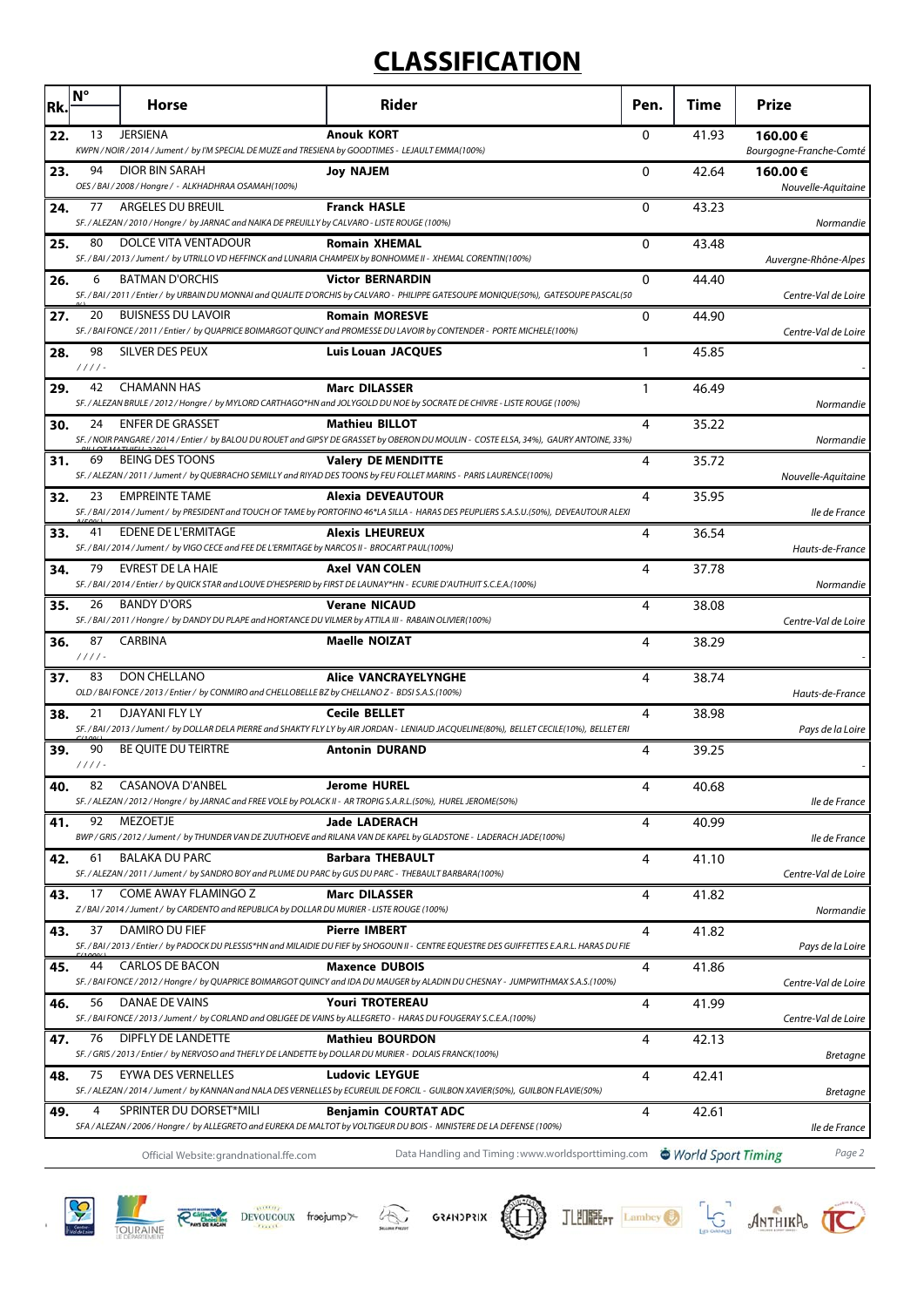

ัพรา

### **Grand National FFE AC Print | CSO**

Tours Pernay | Du 12 au 15 mai 2022



Printed on 14/05/2022 11:19:38

## **CLASSIFICATION**

| Rk. | $N^{\circ}$    | <b>Horse</b>                                                                                                                              | Rider                                                                                                                                                      | Pen. | Time  | <b>Prize</b>            |
|-----|----------------|-------------------------------------------------------------------------------------------------------------------------------------------|------------------------------------------------------------------------------------------------------------------------------------------------------------|------|-------|-------------------------|
| 50. | 19             | <b>GLOBAL EASTER SNOW</b><br>ISH / GRIS / 2014 / Hongre / by KILTEALY SILVER and ASH by SALSE - SOLTYS BARBARA(50%), LISTE ROUGE E(50%)   | <b>Maxence DUBOIS</b>                                                                                                                                      | 4    | 42.84 | Centre-Val de Loire     |
| 51. | 48             | CHIARA GEM<br>SF. / BAI FONCE / 2012 / Jument / by NONSTOP and IRIANE L'AMANDOUR by CAMEE D'OR - MEGRET GENEVIEVE(100%)                   | <b>Camille CONDE FERREIRA</b>                                                                                                                              | 4    | 43.74 | lle de France           |
| 52. | 36             | <b>ELECTRON LIBRE V V</b><br>SF. / BAI / 2014 / Hongre / by SISLEY DE LA TOUR VIDAL and FARLANDAU by WHISTLER - MONTEILLET FREDERIC(100%) | <b>Pascal GIBOULET</b>                                                                                                                                     | 4    | 43.75 | Auvergne-Rhône-Alpes    |
| 53. | 57             | ELIOS DU MARAIS                                                                                                                           | <b>Jerome HUREL</b><br>SF. / BAI / 2014 / Hongre / by KANNAN and BOHEME DU MARAIS by LAMM DE FETAN - VIDAL GREGORY(50%), ACHILLE GILLES(50%)               | 4    | 43.78 | lle de France           |
| 54. | 74             | CORELIEN<br>SF./BAI/2012/Entier/ by PARAMO K and FLORELIA D'ARMONT by FURIEL DE BAUGY - FENELON ALINE(100%)                               | <b>Antoinette FENELON</b>                                                                                                                                  | 4    | 43.80 | Nouvelle-Aquitaine      |
| 55. | 60             | EIFFEL DE BACON                                                                                                                           | <b>Laura RAYJASSE</b><br>SF. / BAI / 2014 / Hongre / by L'ARCDETRIOMPHE*BOISMARGO and JOLIE DE B'NEVILLE by ALLEGRETO - CHATEAU BACON E.A.R.L.(100%)       | 4    | 44.24 | Nouvelle-Aquitaine      |
| 56. | 95             | ILONA VAN D'HEERLIJKHEID<br>BWP / BAI / 2008 / Jument / by BENTLEY VD HEFFINCK and BRUNETTE DEUX by CHATMAN - LISTE ROUGE (100%)          | <b>Anouk KORT</b>                                                                                                                                          | 4    | 44.52 | Bourgogne-Franche-Comté |
| 57. | 5              | DREAMER DE LA POINTE<br>SF. / BAI / 2013 / Entier / by NUMERO UNO and JALNA DE LA LOGE by NARCOS II - SOCIETE FRANZONI ELIOT (100%)       | <b>Regis VILLAIN</b>                                                                                                                                       | 4    | 44.81 | lle de France           |
| 58. | 71             | <b>CHIC D'LA ROUSSERIE</b>                                                                                                                | <b>Camille IMHOF</b><br>SF. / BAI / 2012 / Hongre / by RISSOA D'AG*BOIS MARGOT and IRISSE by QUOUGLOF ROUGE - LES ECURIES DE LA PEPINIERE S.C.E.A. (100%)  | 4    | 44.96 | Pays de la Loire        |
| 59. | 72             | DELTA DE GROOM                                                                                                                            | Mickael TRAMKOUJIAN<br>SF. / ALEZAN / 2013 / Entier / by OGRION DES CHAMPS*HN and ROMY DE GROOM by GENTLEMAN PLATIERE - LETAN MARIANNE(50%), LETAN DENIS(5 | 5    | 48.27 | Normandie               |
| 60. | 54<br>$1111 -$ | <b>EMPRESS D'AUTHUIT</b>                                                                                                                  | <b>Axel VAN COLEN</b>                                                                                                                                      | 5    | 48.47 | Normandie               |
| 61. | 33             | CAMAROCKA DE L'O<br>SF. / BAI / 2012 / Jument / by ROCK'N ROLL SEMILLY and MAYA DE LA VALLEE by VERDI - GARNERO CATHERINE(100%)           | <b>Alice VANCRAYELYNGHE</b>                                                                                                                                | 8    | 36.29 | Hauts-de-France         |
| 62. | 52             | ATCHAO LATOUR                                                                                                                             | <b>Eliott DEUQUET</b><br>SF./BAI/2010/Jument/ by QUAPRICE BOIMARGOT QUINCY and ELODIE D'ANGLIN by LAUDANUM - DAVIAU TIFFANY(100%)                          | 8    | 37.46 | Centre-Val de Loire     |
| 63. | 30             | <b>CALAMITY GEM</b><br>SF. / GRIS / 2012 / Jument / by BREEMEERSEN ADORADO and RHAPSODIE GEM by KANNAN - XHEMAL ROMAIN(100%)              | <b>Romain XHEMAL</b>                                                                                                                                       | 8    | 38.39 | Auvergne-Rhône-Alpes    |
| 64. | 11             | DELTA DE BOUCEEL                                                                                                                          | <b>Alexis BONNARD</b><br>SF. / BAI / 2013 / Jument / by VAGABOND DE LA POMME and VANILLE DE LA BESLOU by OK DU ROZEL - GENDRE HUGUES(100%)                 | 8    | 40.18 | Normandie               |
| 65. | 51             | MONTJEU D'ASSCHAUT                                                                                                                        | <b>Vincent HAMEL</b><br>BWP / BAI / 2012 / Entier / by NUMERO UNO and GWENDOLYNA VAN'T ASSCHAUT by VIGO D'ARSOUILLES - BOUTON S.A.R.L.(100%)               | 8    | 40.83 | lle de France           |
| 66. | 55             | VANDY CINQ NAVARRE<br>SF./BAI/2009/Jument/ by DANDY DU PLAPE and HOLLE 5 by CAMPIONE - LES ECURIES O'HARA S.A.S.(100%)                    | <b>Romain XHEMAL</b>                                                                                                                                       | 8    | 42.06 | Auvergne-Rhône-Alpes    |
| 67. | 39             | <b>COMEBACK LEVAILLANT Z</b><br>Z / BAI CLAIR / 2013 / Entier / by CROWN Z and URIELLE DE KERGLENN by CASSINI II - KRIEF ERIC(100%)       | <b>Christophe ESCANDE</b>                                                                                                                                  | 8    | 42.79 | Normandie               |
| 68. | 15             | ARCIMBOLDO RUMEL                                                                                                                          | <b>Elisa MELLEC</b><br>SF. / GRIS / 2010 / Hongre / by EUROCOMMERCE BERLIN and RENARDE RUMEL by DOLLAR DELA PIERRE - ELEVAGE RUMEL E.A.R.L.(100%)          | 8    | 43.28 | Centre-Val de Loire     |
| 69. | 8              | <b>AMOUR ROYAL</b>                                                                                                                        | <b>Pauline GUIGNERY</b><br>SF. / BAI / 2010 / Hongre / by UNTOUCHABLE M and JOLIE ROYALE by UMOUR DU FENAUD - LISTE ROUGE N(50%), CARPENTIER LEA(50%)      | 8    | 43.37 | Normandie               |
| 70. | 59             | <b>EVISA</b><br>SF./BAI/2014/Jument/ by DIAMANT DE SEMILLY and KIM DE DAMPIERRE by QUALISCO III - EQUIOUEST S.A.R.L.(100%)                | <b>Pierre Marie FRIANT</b>                                                                                                                                 | 8    | 44.51 | Pays de la Loire        |

Official Website:grandnational.ffe.com Data Handling and Timing :www.worldsporttiming.com **& World Sport Timing** Page 3

JLEUNE PT Lambey

LG ANTHIKA CO







谷